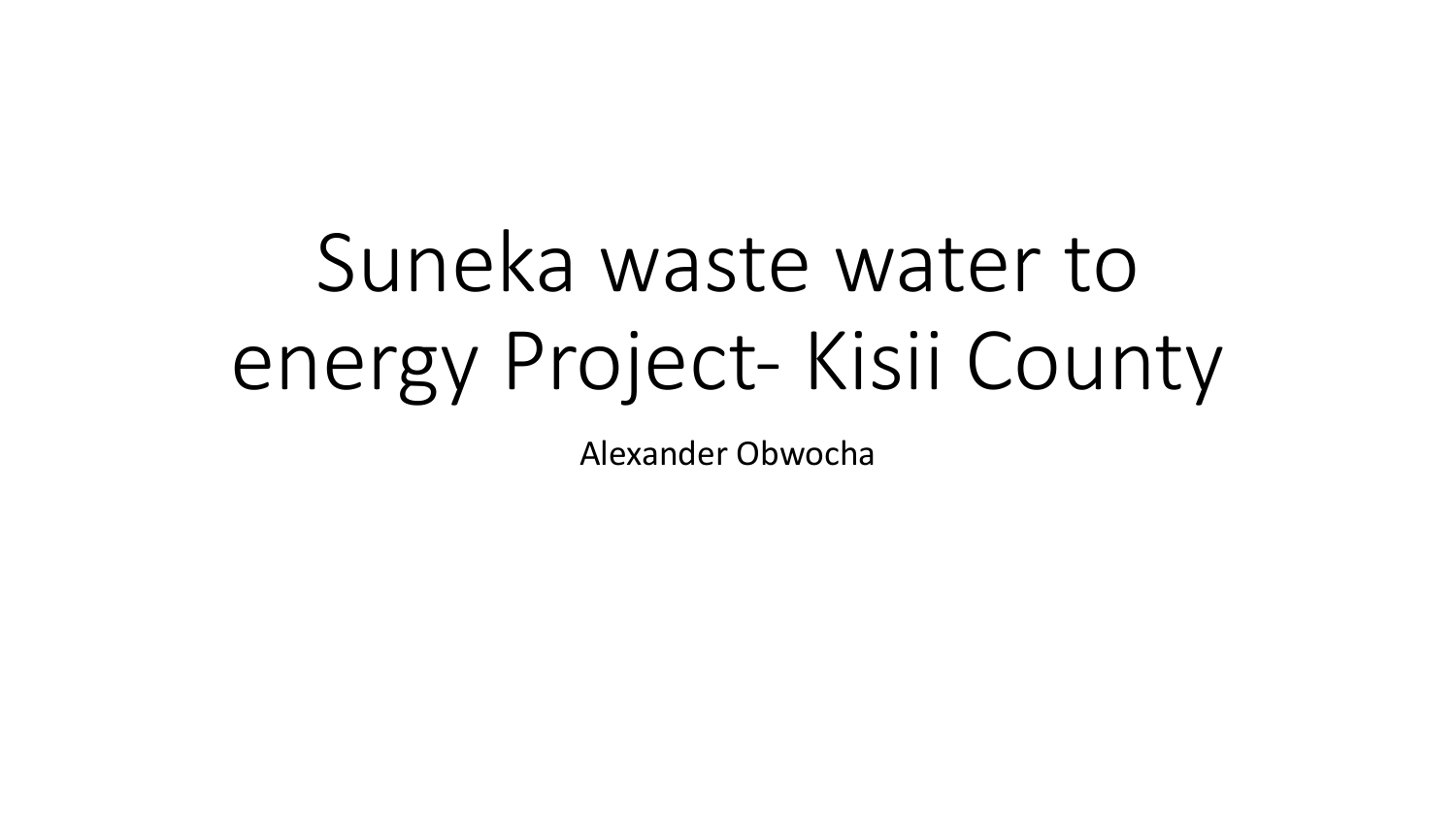# Problem

- Escape of methane gas, carbon 4oxide and other green house gases from the open waste water treatment plant in Kisii municipality that may contribute to ozone layer depletion and therefore leading to global warming
- Perennial complaints from the community surrounding the treatment plant of odors and smell.
- The county government has been planting trees within the treatment plant with an aim of creating a carbon sink to minimize on the smells but this has not been effective.
- There have been complaints by the adjacent community that the sewage is emptied into River Riana could be a health hazard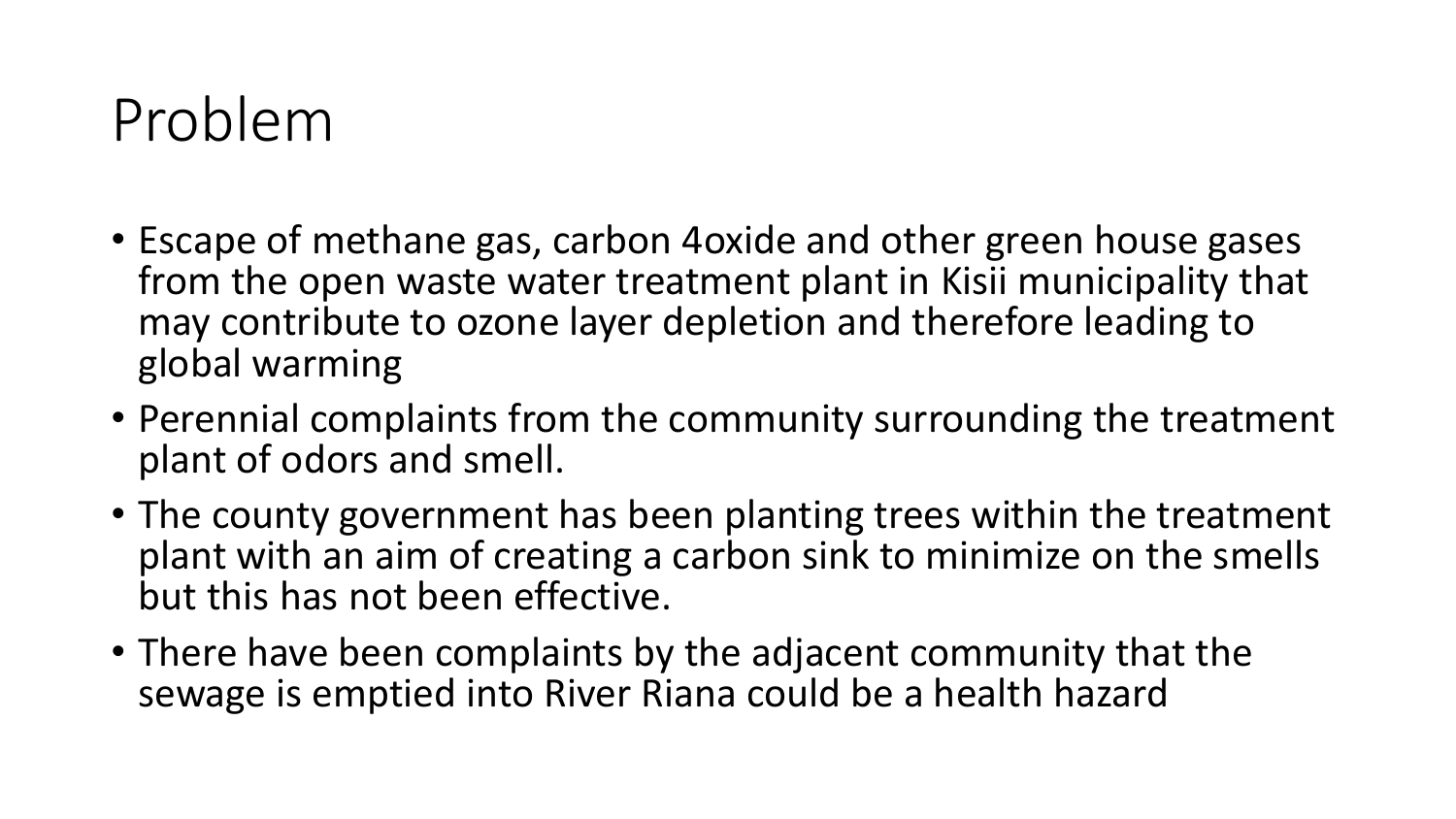# Proposed Solution

- The sewage sedimentation tanks can be covered then biodigester technology is used to generate biogas and another technology to be used to manufacture fertilizer- organic or inorganic.
- We can have another technology to treat the water and recycle it for agricultural use in food security initiatives inline with the Big Four Agenda of Food security of the national government.
- This will solve the complaints from the community, it will also add to food security of the area, it will also generate biogas, it will add reduce waste water.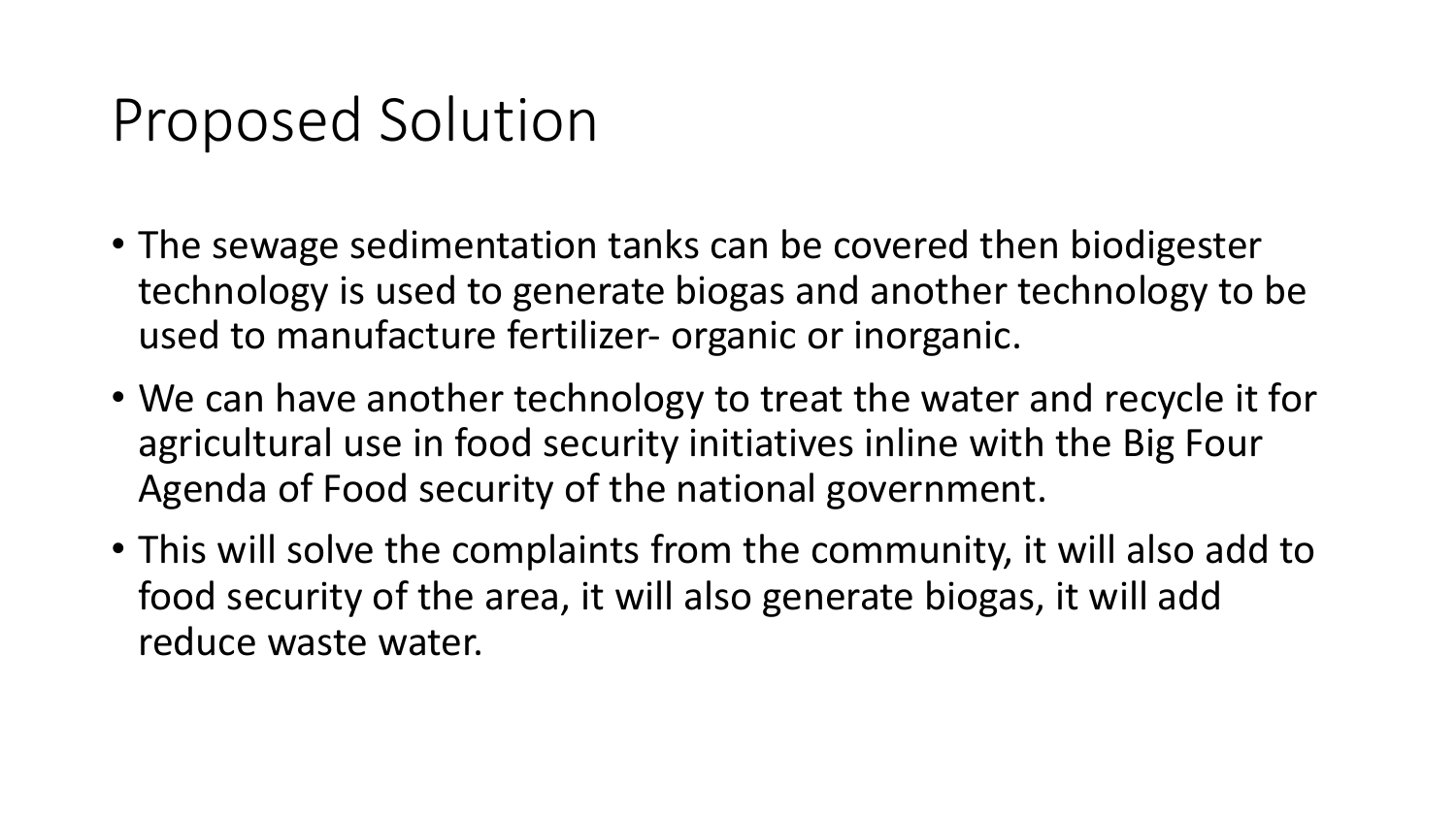### Needs

- Feasibility Study
- Hire experts since this is new technology that is not available locally
- Manpower/ human resource
- Equipment and machinery
- Awareness campaigns
- Capacity building for the County staff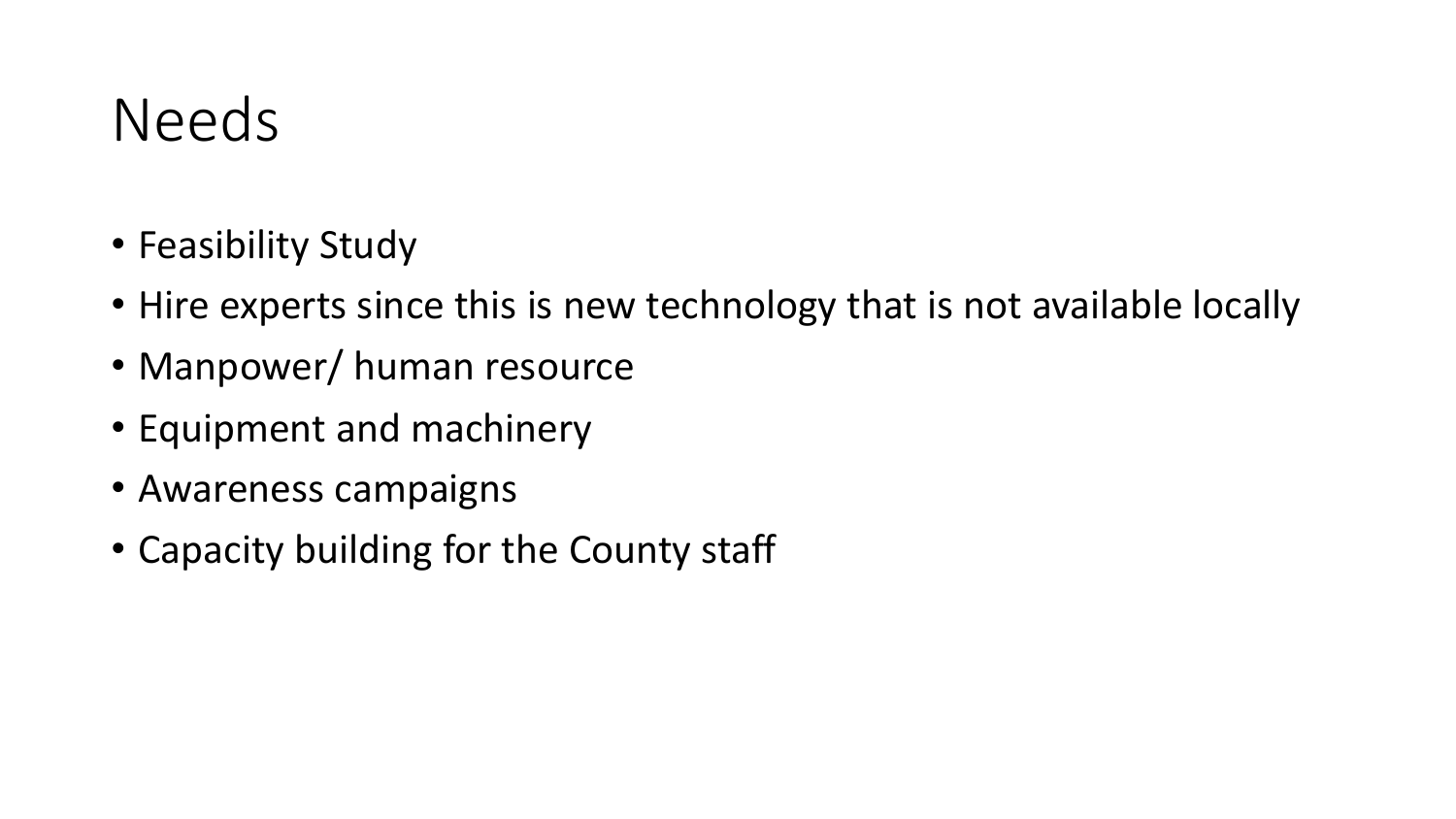# Benefits

- Revenue generated for the county from methane gas and fertilizer
- Create jobs during construction, implementation and during the operational phase of the project
- Solve the problem of air pollution
- Stabilization of the community since they have been complaining and demonstrating about the smell. This is a priority of the Kisii County government.